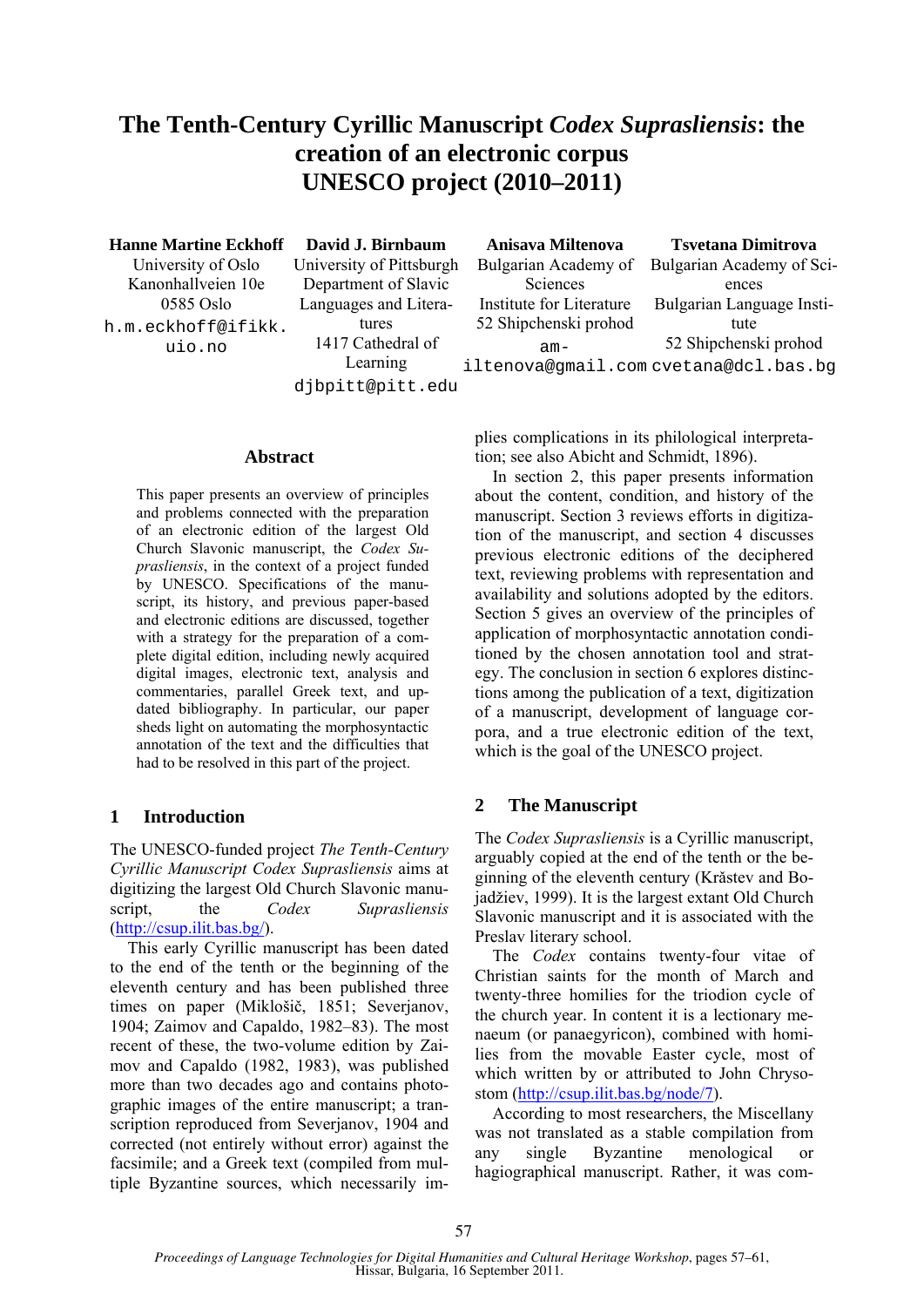piled from texts translated at different times, long before the compilation of the *Codex Suprasliensis*. Presumably, at least one of the sources was the Glagolitic Epiphanius homily. Folio 104v of the manuscript has a marginal note that reads *g(ospod)i pomilui retъka amin* ('Lord have mercy on Retъk. Amen'), and some researchers have suggested that Retъk is the name of a scribe.

The language of the manuscript follows the Preslav literary norm of the tenth century. It is considered the most representative source of linguistic information about canonic Old Church Slavonic because of its size and because it contains texts otherwise unattested in the early mediaeval Slavic tradition. The codex is, thus, the main source for studying the language, writing, and culture of Bulgaria during the Preslav period.

The *Codex Suprasliensis* is written on parchment and shows careful writing and craftsmanship. It was discovered in 1823 in a Uniate Basilian monastery in Supraśl (then in Lithuania, now in Northeastern Poland in the Podlaskie Voivodeship) by Canon Michał Bobrowski. Bobrowski sent it for study to the Slovenian scholar Jernej Kopitar. After Kopitar's death, the first 118 folios were donated to the University Library in Ljubljana, where they are still kept. The following 16 leaves were purchased by A. F. Byčkov in 1856 and are now kept in the Russian National Library in St. Petersburg. The remaining 151 leaves were part of the collection of the Counts Zamoyski. The last, so-called Warsaw part had disappeared during World War II and were long considered lost until re-emerging in the US. In 1968, those folios were returned to Poland, where they are now part of the manuscript collection of the National Library in Warsaw.

The *Codex Supraslianis* has been listed in UNESCO's Memory of the World Register since 2007.

# **3 Digitization**

In the present project, digital images of all three parts of the *Codex Suprasliensis*, currently located in repositories in three different countries (the National Library in Warsaw, Poland; the National Library of Russia in St. Petersburg; and the National University Library in Ljubljana, Slovenia), were reunited for publication in a single electronic edition. The digital images are already available at http://csup.ilit.bas.bg/galleries. The separate publication of the photographic facsimile is an interim stage in the project, and the photographs will eventually be republished together with a transcription that will be fully annotated, accompanied by commentary and updated bibliography.

Some previously unknown source materials, including some Byzantine originals identified only after the publication of the Zaimov and Capaldo edition in the early 1980s, have been used in the preparation of the Greek text of the new edition.

Eventually a diplomatic transcription of the text of the *Codex Suprasliensis* will be published together with critical apparatus, parallel Greek text, vocabulary, and grammatical analysis (in the form of corpora annotation). The annotation of the electronic corpus is at initial stage, with only one piece, namely the Life of St. Paul the Simple, completely annotated, and another (the Life of St. Paul and St. Juliana) under active preparation.

## **4 Electronic text**

The principles of manuscript description follow a proposal developed in the context of *The Repertorium of Old Bulgarian Literature and Letters,* which includes descriptions, in both English and Bulgarian, of some 350 mediaeval Slavic manuscripts dated from the eleventh to the beginning of the eighteenth century. The *Repertorium* was designed in conformity with important standards and guidelines in humanities computing (Miltenova, Boyadzhiev, and Velev, 2000; Birnbaum, 1996). The description and analysis of the Cyrillic manuscripts contain comprehensive data drawn *de visu* from old texts (http://clover.slavic.pitt.edu/repertorium/).

The first electronic version of the *Codex Suprasliensis* was a 7-bit ASCII transliteration prepared under the direction of Jouko Lindstedt and distributed by the *Corpus Cyrillo-Methodianum Helsingiense: An Electronic Corpus of Old Church Slavonic Texts* (CCMH, http://www.helsinki.fi/slaavilaiset/ccmh/) and the TITUS project (http://titus.unifrankfurt.de/texte/etcs/slav/aksl/suprasl/supra.ht m). These transcriptions contain numerous errors and come completely without context and critical apparatus (no images, Greek text, commentary, grammatical annotation or analysis, etc.). The new edition under development takes the Helsinki transcriptions as a starting point, converts the text from ASCII to Unicode, corrects the er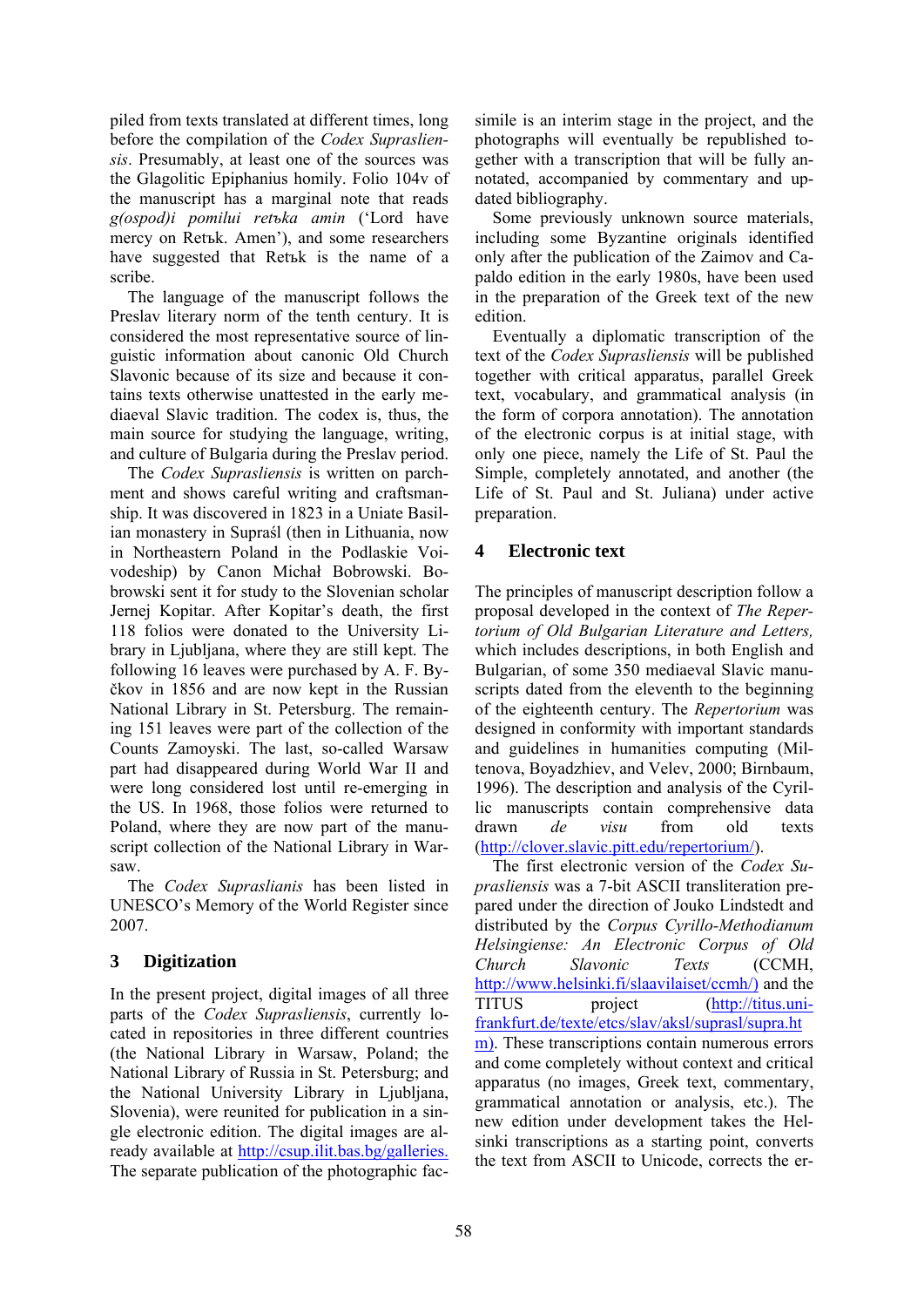rors, and includes the full range of supporting materials listed above.

A pilot model of an electronic edition of a small part of the *Codex Suprasliensis* with a search program was developed in 2008 (Birnbaum, 2008) at the University of Pittsburgh (http://paul.obdurodon.org). This electronic edition of the Life of St. Paul the Simple was developed in accord with the procedures and priorities described above: it is based on a corrected version of the text published by the CCMH, accompanied by parallel Greek (from the Zaimov/Capaldo edition), a new English translation, detailed linguistic commentary, and photographic facsimiles. Linguistic analysis in the commentary conforms to notation developed in Oscar Swan's *Old Church Slavic Inflectional Morphology* (2008).

There are many collections and editions of classical and mediaeval texts (such as the Perseus Project, http://www.perseus.tufts.edu/hopper/), but most of them are manually annotated. No rule-based morphological guesser is currently available for Old Church Slavonic, partially because of troublesome orthography, although there is preliminary finite-state morphology under development by Roland Meyer (http://rhssl1.uniregensburg.de:8080/OCS/).

The research project *Pragmatic Resources in Old Indo-European Languages* (PROIEL), which aims at developing morphosyntactic means for the annotation of and research into the information structure in Ancient and Hellenistic Greek, Latin, Gothic, Classical Armenian, and Old Church Slavonic (Haug and Jøhndal, 2008), has developed a statistical morphological guesser and a semi-manual syntactic annotation tool supported by a set of morphology-based rules. The corpus to be built for the electronic edition of the *Codex Suprasliensis* will be annotated manually, but with the assistance of the morphological guesser already developed by the PROIEL project and trained for Old Church Slavonic morphology on the *Codex Marianus* (Haug et al., 2009). Thus, the *Codex Suprasliensis* will be annotated for morphology, syntax, and other features in the PROIEL annotation interface, and the information will be exported in XML for incorporation into the projected electronic edition.

### **5 Morphosyntactic Annotation**

The morphosyntactic annotation tool to be used in the *Codex Suprasliensis* project is an inte-

grated part of the PROIEL parallel treebank of ancient Indo-European languages. The core of the treebank is the New Testament in its Greek original and its earliest translations into each of the other project languages. PROIEL features an electronic version of the *Codex Marianus* fully annotated for morphology, syntax, and various other linguistic features. It has also been automatically aligned with the Greek Gospels at token level (Eckhoff and Haug, 2010).

Test annotation of the *Codex Suprasliensis* is currently in progress. Observations and solutions discussed in this section of the paper were drawn from the process of annotating of the Life of St Paul the Simple and the Life of St. Paul and St. Juliana (the annotated text is currently available at: http://foni.uio.no:3000/ ).

The PROIEL annotation tool (available at the same site) was developed with certain needs in mind:

When confronted with novel text styles and orthographical conventions (different from the already annotated *Codex Marianus*), annotation initially is primarily manual, but it becomes increasingly automatic as the tool learns from operator input. Because the annotation for some languages, including Old Church Slavonic, is being performed on a diplomatic transcription of a text with substantial orthographic variation (rather than on the normalized texts that are used more commonly in other disciplinary philological traditions), morphological analyzers and syntactic parsers are not available for all of the project languages.

Annotators had to be recruited internationally due to the specialized knowledge required. The application was, therefore, built to work with standards-compliant browsers, which did not require the annotators to perform any extra installation. For the annotators of Old Church Slavonic texts, the tool supports transliterated input, obviating the need for a specialized keyboard layout interface.

Texts are imported in a simple XML format, where they are split into tokens (words) based on spacing, and roughly into sentences based on punctuation. After the import and coarse automatic segmentation, the annotation proceeds as follows:

First, there is adjustment of sentence division. Since punctuation is not a reliable guide to sentence division in Old Church Slavonic, sentences must often be split or merged.

Second, the imported tokenization must be checked and corrected manually. A linguistic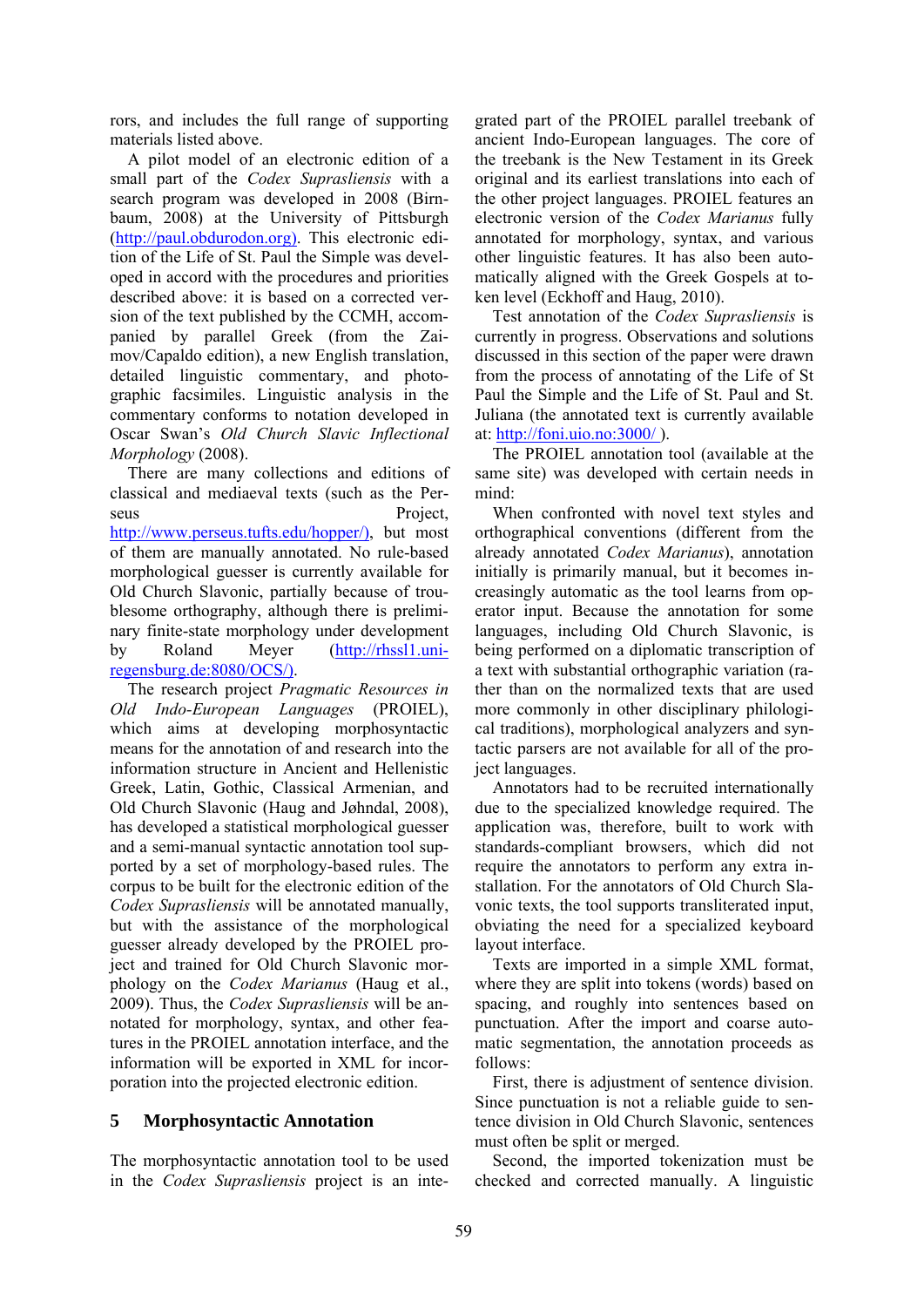analysis of the text may need to normalize the word boundaries of the edition. In particular, contractions of prepositions and nouns may need to be dissolved.

Third, morphological annotation and lemmatization are implemented. The PROIEL annotation tool provides guesses for morphological features and lemmata based on previous reviewed annotations (Haug et al., 2009).

In the first stages of the annotation of the initial samples from the *Codex Suprasliensis*, the guesser recognized only 15% of the words on the basis of its prior annotation of the *Codex Marianus*. After annotating 2000 tokens of the *Codex Suprasliensis*, the accuracy of the guessing more than tripled, to approximately 50%. The low initial result and rapid improvement is mostly due to the use of diacritics in the *Codex Suprasliensis*, and we are developing an orthographic normalizer that will temporarily strip diacritics to facilitate recognition and automated linguistic tagging.

The lemmata were entered with support from a transliteration device, which also provides guesses based on extant lemmata. The lemmatization follows part-of-speech classification. A single form may, therefore, belong to several lemmata. For example, there are no fewer than four lemmata with the form *jako*: a subjunction, a relative adverb, and two regular adverbs that are deemed to have sufficiently different functions to be separated (one meaning 'as, like' and the other serving as an introductory 'for'). Morphological analysis disambiguates the morphological features as far as possible based on syntax and context, and the information is further stored in the database as a positional tag in the form of a string of symbols where each morphological feature represented by a given symbol has a fixed slot (for positional tags, see also Hajič, 2004).

Fourth, the annotators apply syntactic annotation in an enriched variety of dependency grammar (Haug, 2010). This level relies on overt elements and makes it possible to keep word order information and syntactic analysis in separate layers, which is essential in dealing with freeword-order languages such as Old Church Slavonic and Greek. The syntactic annotation is performed with a simple tool that provides good guesses from a set of morphologically based rules.

Fifth comes the review stage, where the morphological and syntactic analysis is reviewed by project members, and, when found correct, published on the PROIEL website.

In addition to the morphosyntactic annotation, there is an interface for annotating information status and anaphoric relations. There is also an option for customized tagging at the token, lemma, and sentence level. This option has been used to tag semantic features (such as animacy), derivational morphology (such as prefixation), and textual features (such as direct speech).

The annotations are all stored in a relational database, but may be exported in various XML formats. The rich linguistic information provided by the PROIEL-style annotation may, thus, be interwoven in XML format into an electronic text edition that also takes the many textological concerns implicit in the Suprasliensis project into account. The resulting edition will thus be one that can serve a very wide audience with different needs and interests.

#### **6 Conclusion**

The paper outlines the stages in creating an electronic edition of the *Codex Suprasliensis*: the digitization of the manuscript, preparation of the electronic text, and application of morphosyntactic annotation. All of these tasks can constitute objectives of separate projects (manuscript digitization; electronic text publication; language corpora compilation), but none of them alone would be sufficient to produce an electronic edition of the manuscript. Such an edition depends on all of these products, as well as the publication and annotation of the Byzantine sources, and the development of indices, a lexicon, glossary, bibliography, and others. The project therefore unites the efforts of an international working team with members with different but complimentary qualifications for the joint work on the edition. The electronic version of the *Codex Suprasliensis* will be freely available under a Creative Commons BY-NC-SA license.

### **Reference**

- Hajič, Jan. 2004. *Disambiguation of Rich Inflection (Computational Morphology of Czech)*. Karolinum Charles University Press, Prague.
- Severjanov, S. 1904. *Suprasl′skaja rukopis′ [Codex Suprasliensis, vol. 1-2]*. Pamjatniki staroslavjanskago jazyka, volume 1, 1-2. Sanktpeterburg.
- Zaimov, Jordan and Mario Capaldo. 1982. *Suprasŭlski ili Retkov sbornik (Codex Supraslinesis or the Retkov Manuscript),* volume 1, Bulgarian Academy of Sciences Press, Sofia.